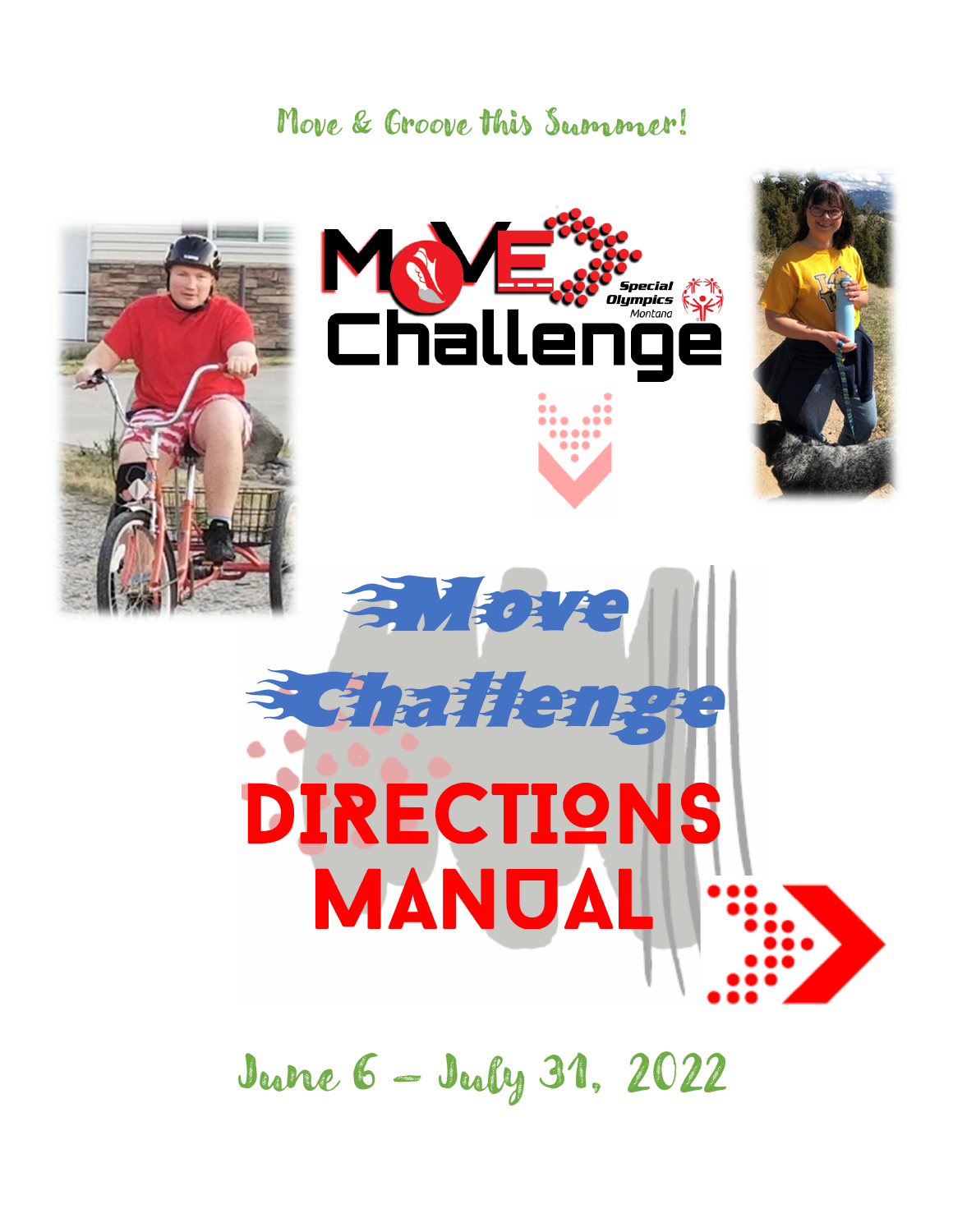

**WHAT:** An 8-week movement challenge to see how many minutes of **intentional** exercise participants can complete each week. Each week has a health education reminder/focus.

 $WH2:$  Participants will have the choice of competing as an Individual (a Special Olympics athlete), Doubles (traditional or Unified), or as part of a Team (traditional or Unified, 4 people total). Unified teams don't need to be a 50-50 mix (two athletes and 2 partners), but must include at least one athlete and one Unified partner. (See options/definitions on the last page.)

Prizes ( $1^{st}$ -  $2^{nd}$ -  $3^{rd}$  place) and certificates will be awarded to Individuals in various age divisions (ages 2-10, 11-20, 21-30, 31-40, 41-50, and 51+) and for the top 3 finishers for Doubles (Traditional and Unified) and Teams (Traditional and Unified).

**WHEN:** Participant registration is **May 23 - June 2**. The Move Challenge runs June 6 – July 31, 2022.



HOW: After registering, participants keep track of how many minutes they exercise (Monday-Sunday). Each week, on Monday, athletes will self-report their minutes for the previous 7 days via an email to Bill Salonen at *bsalonen@somt.org* for a spot on our SOMT "This Week's Move Challenge Leaderboard."



Contact Bill Salonen at bsalonen@somt.org or 406-315-4230 to register or ask questions.





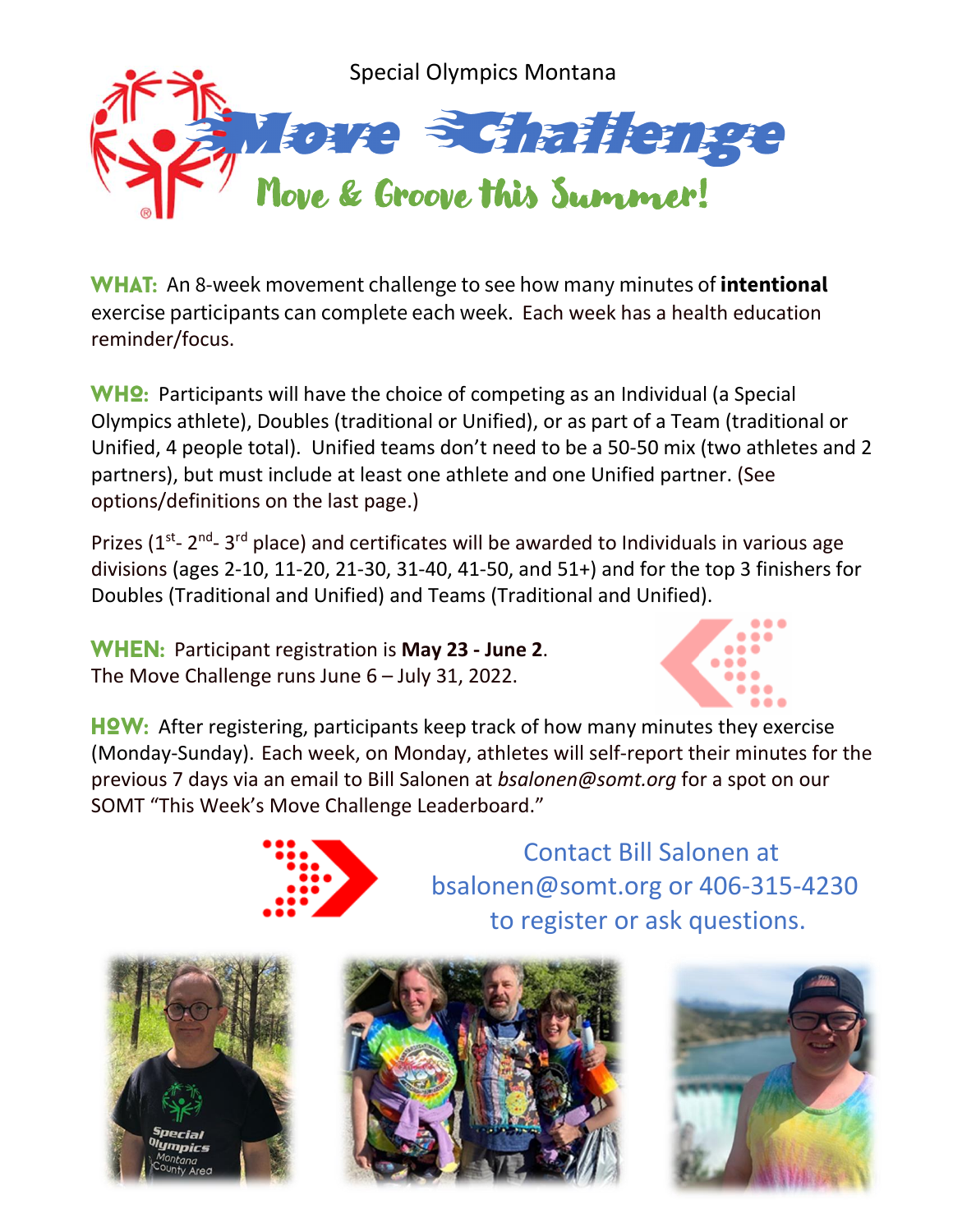

**Move intentionally!** How you get your movement minutes is up to you, but only count minutes where you are intentionally moving for exercise. A walk around the block after dinner counts, but walking around at your job does not.

**Be Honest!** Please provide an honest and accurate account when recording your results.

**Be Safe!** As you are being active, make sure you follow local COVID-19 protocols and Special Olympics protocols when exercising both inside and outside, if around other people.

**Be Social!** As you complete activities, please post pictures on social media. Use the hashtag #SOMTMove. Send them to Bill Salonen, as well, for his *Health Bites* newsletter.

**Be Encouraging!** As people post their activities, pictures, and progress, encourage your fellow challenge members.

**Be Brave in the Attempt!** Challenge yourself!



### Get active during the SOMT Move Challenge!

#### **STEP 1: PICK HOW YOU WANT TO EXERCISE!**

How you exercise is completely up to you! Everything from dancing and running to doing yoga and lifting weights counts!

All of your exercise needs to be **intentional exercise**: you cannot count minutes stacking boxes at work, but you can count taking your dog for a walk.

The CDC recommends that children ages 6-17 get 60 minutes of moderate or vigorous activity each day and that adults get 150 minutes of moderate or vigorous activity each week.

#### STEP 2: KEEP TRACK OF YOUR MINUTES AND REPORT THEM EACH **MONDAY!**

**STEP 3: SHARE HOW YOU'RE EXERCISING ON SOCIAL MEDIA** USING #SOMTMOVE!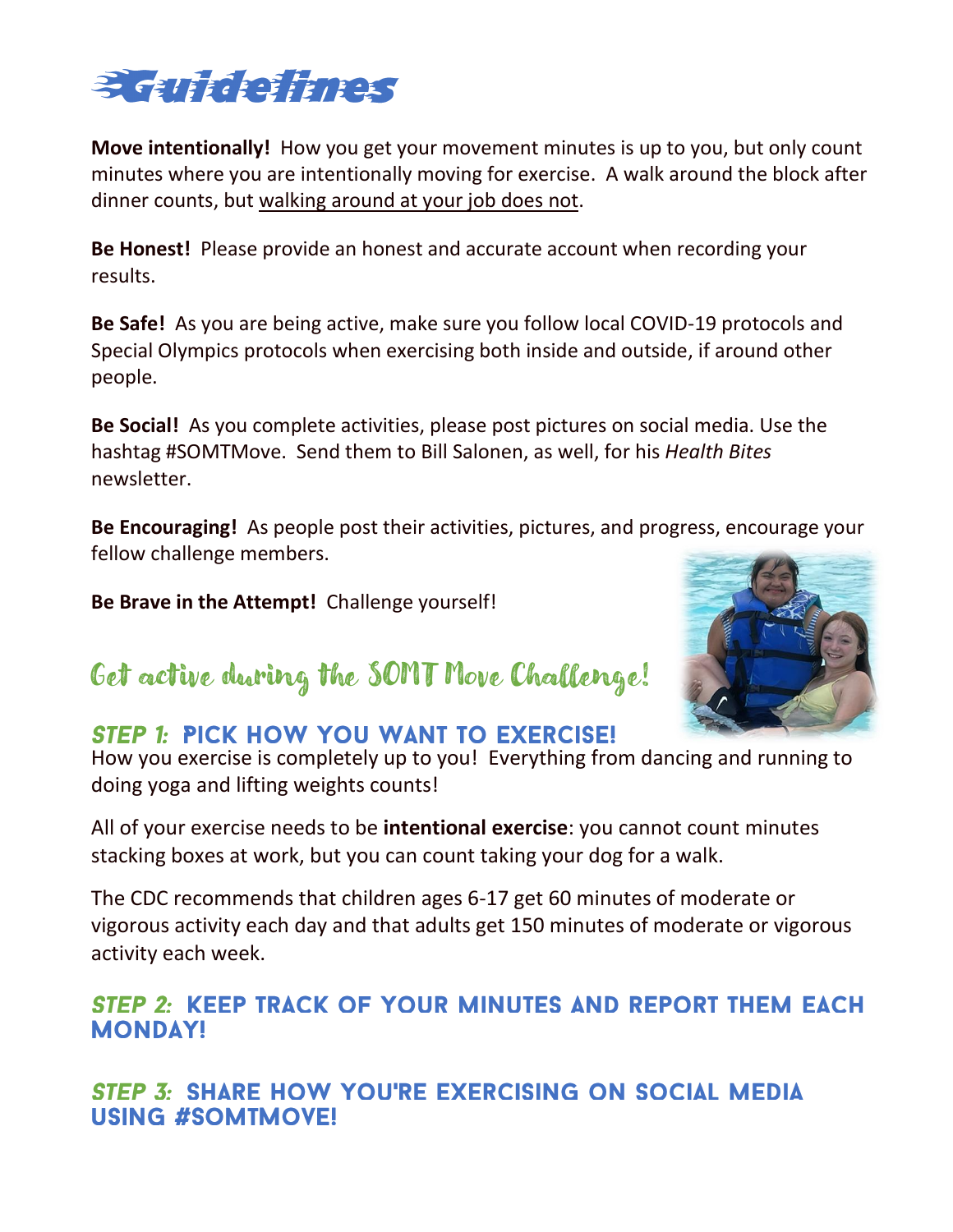### Trackers

The Move Challenge Tracker is a two-sided calendar for June 6 – July 31 that participants can use to track their daily minutes of exercise. Fill out the box at the top with name, age, team, and wheelchair options. **Enter the number of minutes completed during an intentional exercise session, not just your total minutes of movement for the day.** Team totals can be entered together in each box on just one tracker.

Every Monday, athletes can self-report their steps for the previous 7 days via an email to Bill Salonen at **bsalonen@somt.org** for a spot on our SOMT "This Week's Leaderboard".

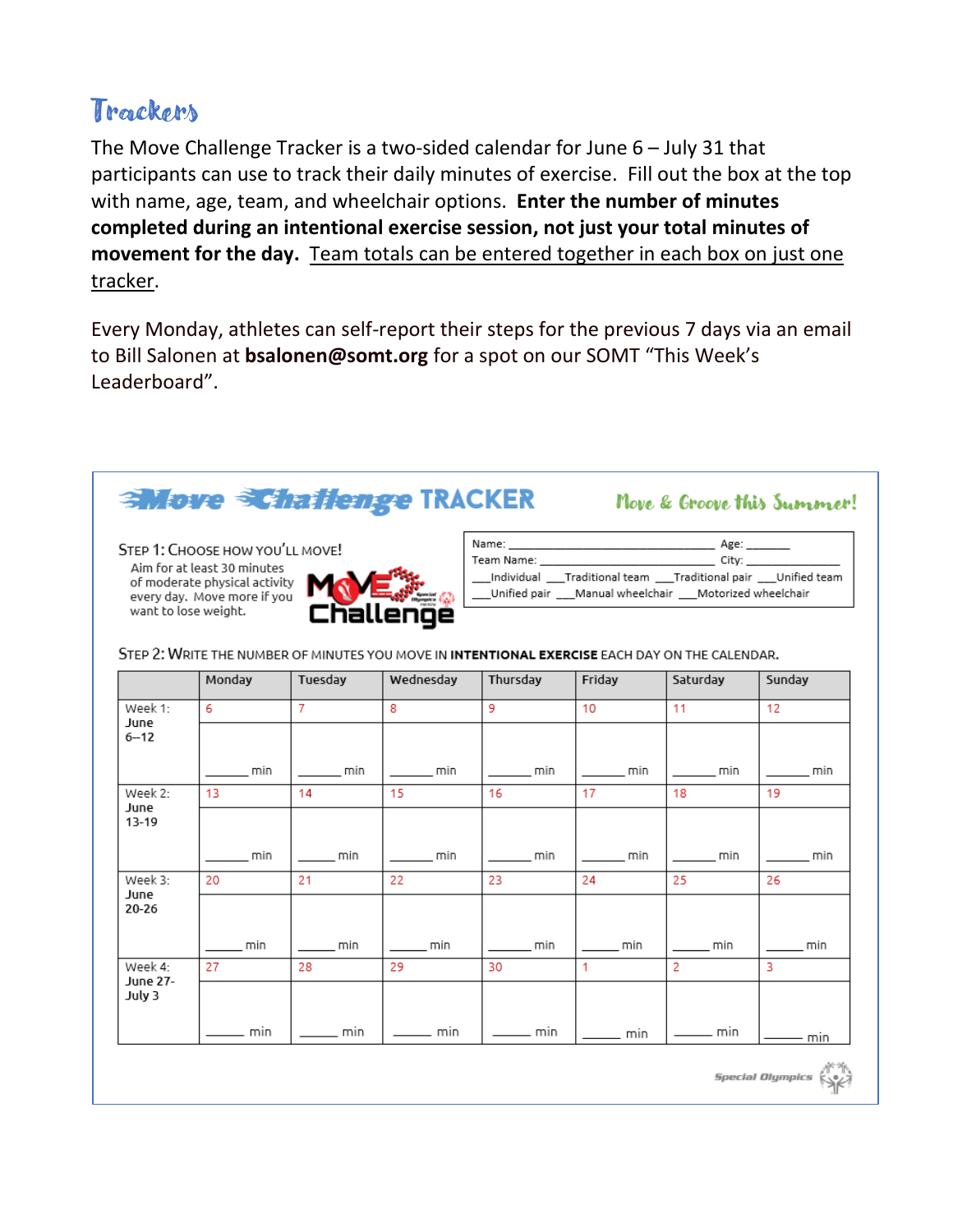## **FAQ**

### **SOMT Stride Challenge Frequently Asked Questions**

**Q:** *How is the Move Challenge different than the Stride Challenge?*

**A:** The SOMT Move Challenge is different from the Stride Challenge in three (3) important ways:

- 1) Participants are reporting the **total number of minutes they exercise each week.**
- 2) All types of exercise count: running, walking, swimming, playing tennis, dancing, yoga, etc.
- 3) The SOMT Move Challenge offers traditional doubles (two Special Olympics athletes) as well as traditional (all Special Olympics athletes) and Unified (Special Olympics athletes and Unified partners) teams.

**Q:** *Should exercise minutes reported in this challenge solely be minutes of intentional exercise or does it also count exercise logged during the day such as minutes walked while working at a grocery store, cleaning the living room, etc.?*

**A:** For this Challenge, minutes reported each week need to be part of intentional exercise sessions.

**Q:** *What kind of exercise counts?* 

**A:** All types of moderate to vigorous exercise count: running, walking, swimming, weightlifting, dancing, yoga, etc.

- **Q:** *What does the week consist of?*
- **A:** Each week runs Monday through Sunday.

**Q:** *Does the weekly tracking have to be completed on a certain day of the week? If so, what is that day?*

**A:** Yes, participants should complete their tracking and send it in on Monday.